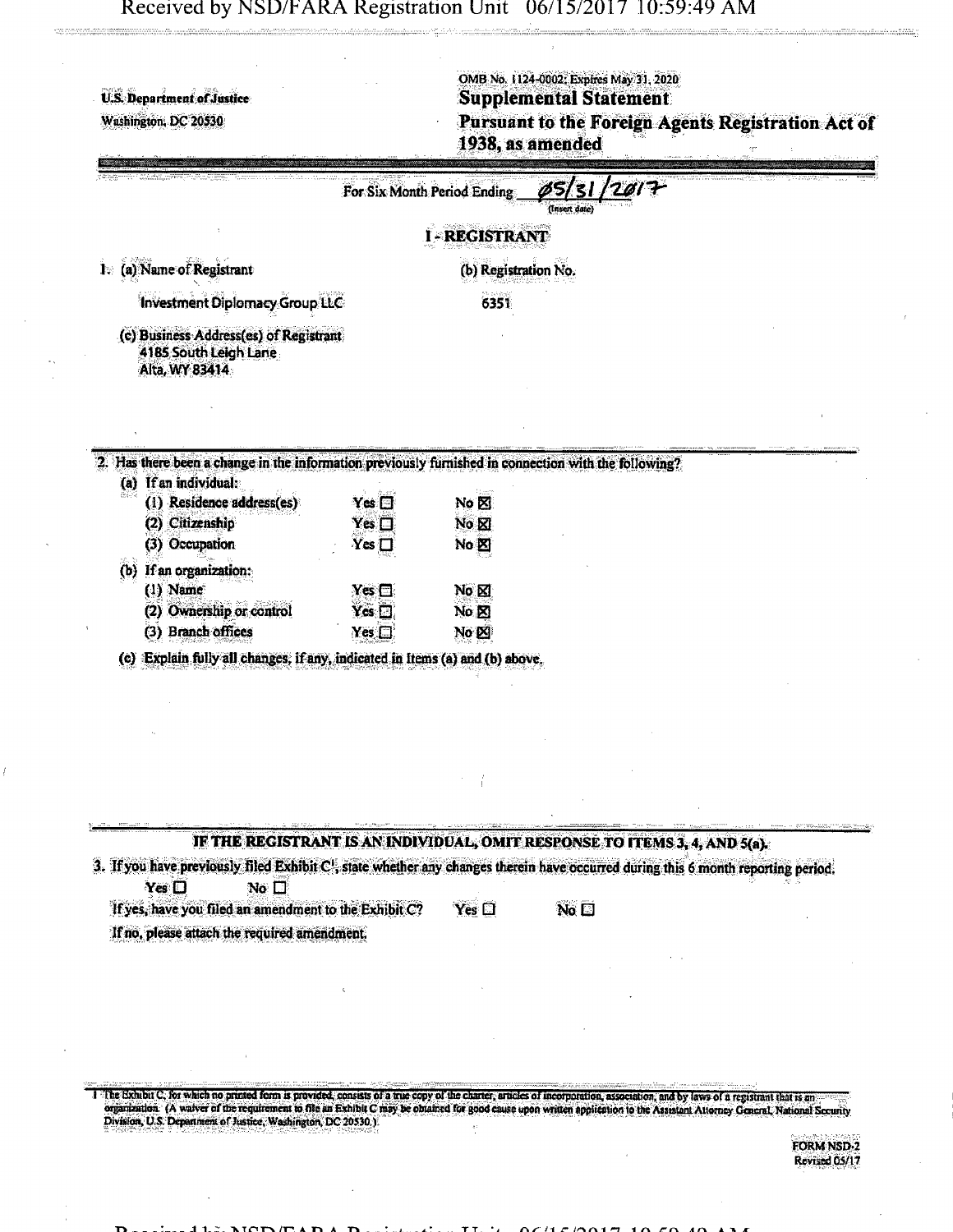## Received by NSD/FARA Registration Unit  $0.06/15/2017$  10:59:49 AM

| $Yes \Box$                                        | (a) Have any persons ceased acting as partners, officers, directors or similar officials of the registrant during this 6 month reporting period?<br>No $\boxtimes$                                                                                                                                  |                        |                |                        |
|---------------------------------------------------|-----------------------------------------------------------------------------------------------------------------------------------------------------------------------------------------------------------------------------------------------------------------------------------------------------|------------------------|----------------|------------------------|
| If yes, furnish the following information:        |                                                                                                                                                                                                                                                                                                     |                        |                |                        |
| <b>Name</b>                                       |                                                                                                                                                                                                                                                                                                     | Position               |                | Date Connection Ended  |
| $Yes \Box$                                        | (b) Have any persons become partners, officers, directors or similar officials during this 6 month reporting period?<br>No <sub>R</sub>                                                                                                                                                             |                        |                |                        |
| If yes, furnish the following information:        |                                                                                                                                                                                                                                                                                                     |                        |                |                        |
| Name                                              | <b>Residence Address</b>                                                                                                                                                                                                                                                                            | Citizenship            | Position       | Date Assumed           |
|                                                   | 5. (a) Has any person named in Item 4(b) rendered services directly in furtherance of the interests of any foreign principal?                                                                                                                                                                       |                        |                |                        |
| Yes $\square$                                     | No <b>E</b><br>If yes, identify each such person and describe the service rendered.                                                                                                                                                                                                                 |                        |                |                        |
| secretarial, or in a related or similar capacity? | (b) During this six month reporting period, has the registrant hired as employees or in any other capacity, any persons who rendered<br>or will render services to the registrant directly in furtherance of the interests of any foreign principal(s) in other than a clerical or<br>Yes $\square$ | No $\boxtimes$         |                |                        |
| Name                                              | <b>Residence Address</b>                                                                                                                                                                                                                                                                            | Citizenship            | Position       | Date Assumed           |
|                                                   | (c) Have any employees or individuals, who have filed a short form registration statement, terminated their employment or<br>connection with the registrant during this 6 month reporting period?                                                                                                   | $\gamma$ es $\square$  | No $\boxtimes$ |                        |
| If yes, furnish the following information:        |                                                                                                                                                                                                                                                                                                     |                        |                |                        |
| Name                                              |                                                                                                                                                                                                                                                                                                     | Position or Connection |                | Date Terminated        |
| principal during this 6 month reporting period?   | (d) Have any employees or individuals, who have filed a short form registration statement, terminated their connection with any foreign<br>$Yes \Box$                                                                                                                                               | $No \boxtimes$         |                |                        |
| If yes, furnish the following information:        |                                                                                                                                                                                                                                                                                                     |                        |                |                        |
|                                                   | Position or Connection                                                                                                                                                                                                                                                                              | Forcign Principal      |                | <b>Date Terminated</b> |
| Name                                              |                                                                                                                                                                                                                                                                                                     |                        |                |                        |

If no, list names of persons who have not filed thc required statement.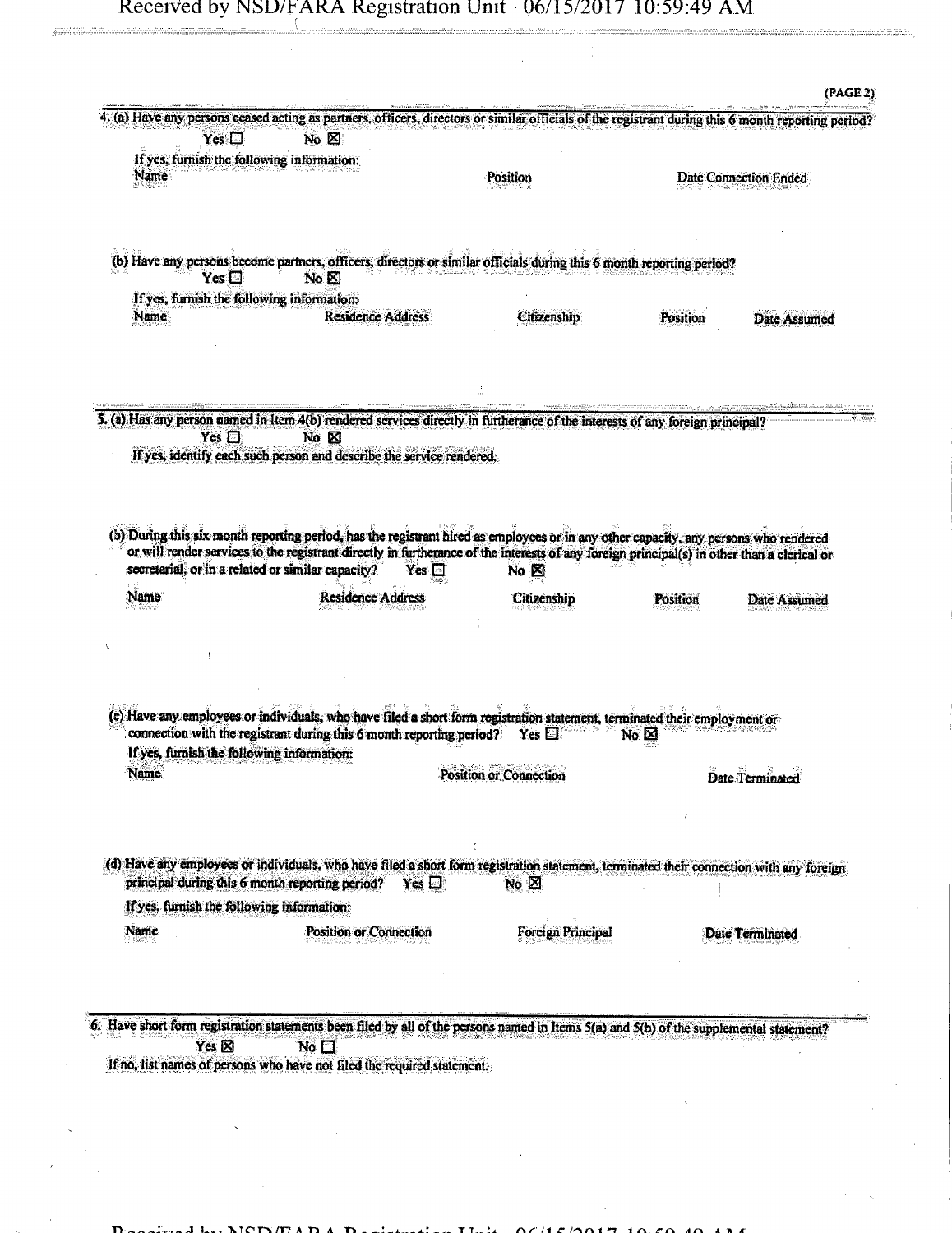$\sim \frac{1}{28}$ 

| If yes, furnish the following information:             |                                | 7. Has your connection with any foreign principal ended during this 6 month reporting period?                                                                                  | Yes <b>X</b>        | No <sub>1</sub> |
|--------------------------------------------------------|--------------------------------|--------------------------------------------------------------------------------------------------------------------------------------------------------------------------------|---------------------|-----------------|
| <b>Foreign Principal</b>                               |                                |                                                                                                                                                                                | Date of Termination |                 |
| <b>Outlook Energy Investments LLC</b>                  |                                |                                                                                                                                                                                | December 31, 2016   |                 |
|                                                        |                                |                                                                                                                                                                                |                     |                 |
|                                                        |                                |                                                                                                                                                                                |                     |                 |
|                                                        |                                |                                                                                                                                                                                |                     |                 |
|                                                        |                                |                                                                                                                                                                                |                     |                 |
|                                                        |                                |                                                                                                                                                                                |                     |                 |
| If yes, furnish th following information:              |                                | 8. Have you acquired any new foreign principal(s) <sup>2</sup> during this 6 month reporting period?                                                                           | Yes $\Box$          | NO M            |
| Name and Address of Foreign Principal(s)               |                                |                                                                                                                                                                                | Date Acquired       |                 |
|                                                        |                                |                                                                                                                                                                                |                     |                 |
|                                                        |                                |                                                                                                                                                                                |                     |                 |
|                                                        |                                |                                                                                                                                                                                |                     |                 |
|                                                        |                                |                                                                                                                                                                                |                     |                 |
|                                                        |                                |                                                                                                                                                                                |                     |                 |
|                                                        |                                | In addition to those named in Items 7 and 8, if any, list foreign principal(s) <sup>2</sup> whom you continued to represent during the 6 month                                 |                     |                 |
| reporting period.                                      |                                |                                                                                                                                                                                |                     |                 |
|                                                        |                                |                                                                                                                                                                                |                     |                 |
|                                                        |                                |                                                                                                                                                                                |                     |                 |
|                                                        |                                |                                                                                                                                                                                |                     |                 |
|                                                        |                                |                                                                                                                                                                                |                     |                 |
|                                                        |                                |                                                                                                                                                                                |                     |                 |
|                                                        |                                | 10. (a) Have you filed exhibits for the newly acquired foreign principal(s), if any, ilsted in Item 8?                                                                         |                     |                 |
| Exhibit A <sup>3</sup><br><b>Exhibit B<sup>4</sup></b> | Yes $\square$<br>Yes $\square$ | No <sub>1</sub>                                                                                                                                                                |                     |                 |
| If no, please attach the required exhibit.             |                                | No $\Box$                                                                                                                                                                      |                     |                 |
|                                                        |                                |                                                                                                                                                                                |                     |                 |
|                                                        |                                | (b) Have there been any changes in the Exhibits A and B previously filed for any foreign principal whom you<br>$Yes \Box$<br>No $\boxtimes$                                    |                     |                 |
| represented during this six month period?              |                                | $Yes$ $\Box$<br>No <sub>1</sub>                                                                                                                                                |                     |                 |
| If yes, have you filed an amendment to these exhibits? |                                |                                                                                                                                                                                |                     |                 |
| If no, please attach the required amendment.           |                                |                                                                                                                                                                                |                     |                 |
|                                                        |                                |                                                                                                                                                                                |                     |                 |
|                                                        |                                | The term "foreign principal" includes, in addition to those defined in Section 1(b) of the Act, an individual organization any of whose activities are directly or indirectly. |                     |                 |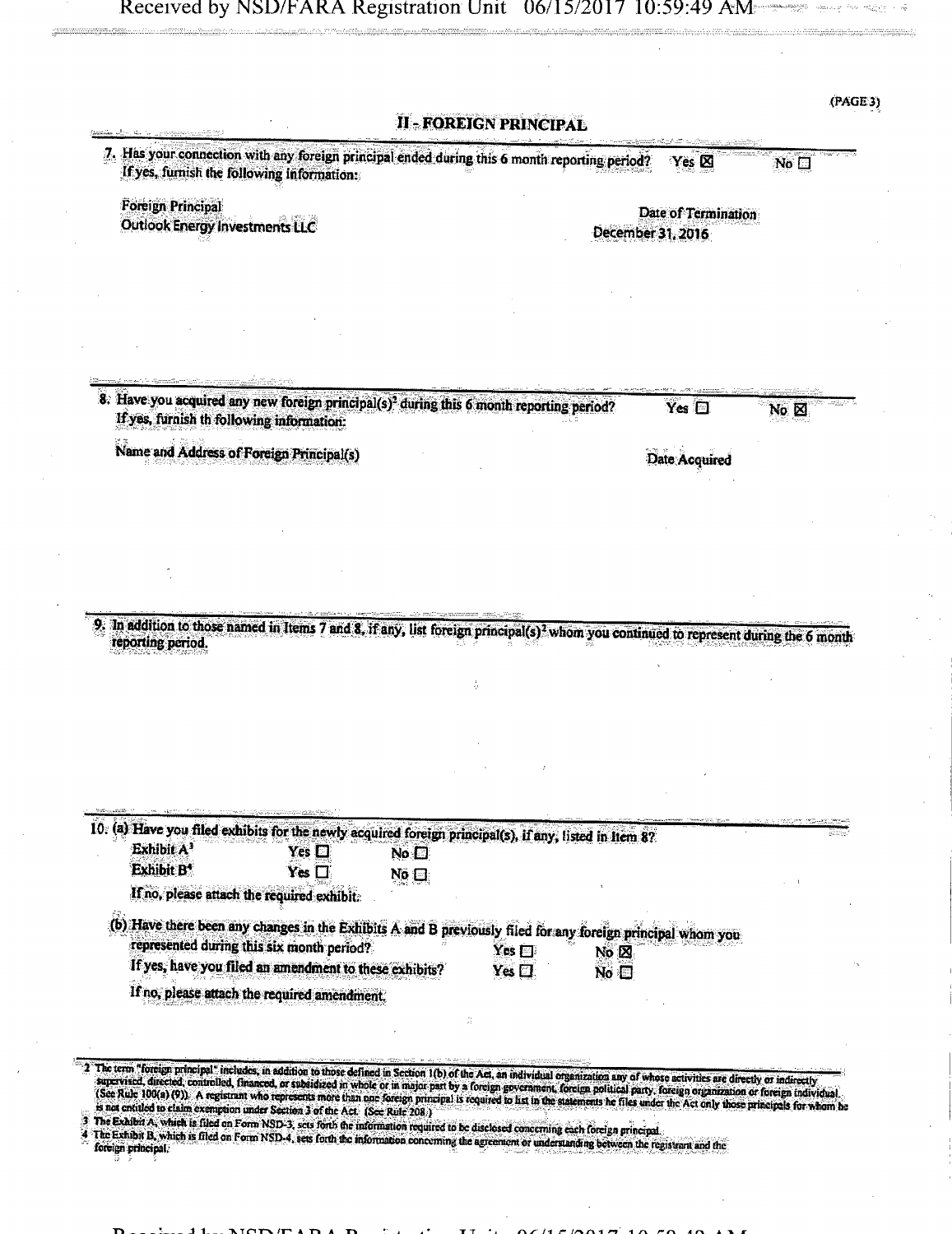<PA0f/4)

## **III-ACTIVITIES**

**11. Daring thjs,6 month reporting period, have you engaged in any activities for or rendered any services to any foreign principal named in Items 7, 8, or 9 of this statement?** Yes  $\boxtimes$  Yes  $\boxtimes$ 

**If yes, identify each foreign principal and describe in full detail your activities and services? For Outlook Energy Investments LLC** 

**Prepared an analysis ofthe UAE-US security partnership in light of recent global, regional and domestic changes and developed recommendations for consideration by the UAE Government to strengthen and deepen future bilateral security cooperation. Assisted in framing specific proposals for communication to US counterparts and assessed US responses.** 

**12. During this 6 month reporting period, have you on behalf of any foreign principal engaged in political activity<sup>5</sup> as defined below?**   $Yes \boxtimes$  **No.**  $\Box$ 

**If yes, identify each such foreign principal and describe in full detail all such political activity, indicating, among other things, the relations, interests and poticies sought to be influenced and the means employed to achieve this purpose. If the registrant arranged, sponsored or delivered speeches, lectures or radio and TV broadcasts; give details as to dates, places of delivery, names of speakers and subject matter.** 

**For Outlook Energy Investments LLC** 

**Prepared an analysis of the UAE-US security partnership In tight of recent global, regional and domestic changes and developed recommendations for consideration by the UAE Government to strengthen and deepen future bilateral security cooperation. Assisted in framing specific proposals for communication to US counterparts and assessed US responses.** 

13. In addition to the above described activities, if any, have you engaged in activity on your own behalf which benefits your **foreign principal(s)?** Yes  $\Box$  No  $\boxtimes$ **foreign principal(s)?** 

If yes, describe fully.

S "Political activity," as defined in Section 1(o) of the Act, means any activity that the person engaging in believes will, or that the person intends to, in any way influence any agency or official of the Government of the United States or any section of the public within the United States with reference to formulating, adopting or changing the domestic or foreign policies of the United States or with reference to political or public interests, policies, or relations of a government of a foreign country or a foreign political party.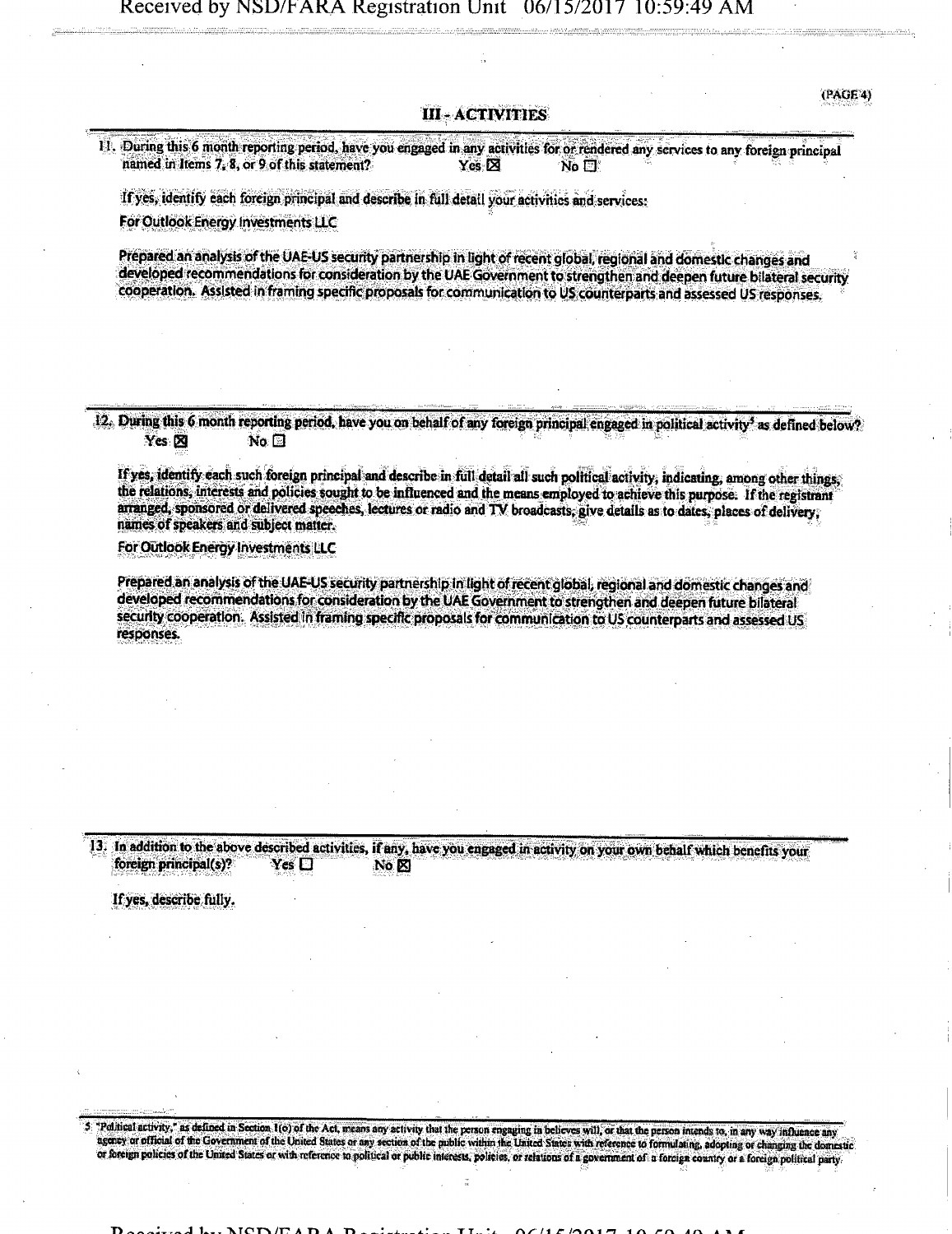ster<br>Skil

 $(PAGE 5)$ 

| 14. (a)               | <b>RECEIPTS-MONIES</b>                           | During this 6 month reporting period, have you received from any foreign principal named in Items 7, 8, or 9 of this<br>statement, or from any other source, for or in the interests of any such foreign principal, any contributions, income or<br>money either as compensation or otherwise? | $Yes \boxtimes$         | $N_0$ $\Box$          |                                   |                      |
|-----------------------|--------------------------------------------------|------------------------------------------------------------------------------------------------------------------------------------------------------------------------------------------------------------------------------------------------------------------------------------------------|-------------------------|-----------------------|-----------------------------------|----------------------|
|                       | If no, explain why.                              |                                                                                                                                                                                                                                                                                                |                         |                       |                                   |                      |
|                       |                                                  | If yes, set forth below in the required detail and separately for each foreign principal an account of such monies. <sup>6</sup>                                                                                                                                                               |                         |                       |                                   |                      |
|                       | <b>Date</b><br>12/01/16                          | From Whom<br><b>Outlook Energy</b><br><b>Investments LLC</b>                                                                                                                                                                                                                                   | <b>Monthly Retainer</b> | Purpose               |                                   | Amount<br>USD 25,000 |
|                       |                                                  |                                                                                                                                                                                                                                                                                                |                         |                       |                                   |                      |
|                       |                                                  |                                                                                                                                                                                                                                                                                                |                         |                       |                                   |                      |
|                       |                                                  |                                                                                                                                                                                                                                                                                                |                         |                       |                                   | <b>USD 25,000</b>    |
|                       |                                                  |                                                                                                                                                                                                                                                                                                |                         |                       |                                   | Total                |
| $\boldsymbol{\omega}$ |                                                  | <b>RECEIPTS - FUNDRAISING CAMPAIGN</b>                                                                                                                                                                                                                                                         |                         |                       |                                   |                      |
|                       |                                                  | During this 6 month reporting period, have you received, as part of a fundraising campaign', any money on behalf of any<br>foreign principal named in Items 7, 8, or 9 of this statement?                                                                                                      |                         | Yes $\square$         | $\overline{\text{No }} \boxtimes$ |                      |
|                       |                                                  | If yes, have you filed an Exhibit D <sup>8</sup> to your registration?                                                                                                                                                                                                                         |                         | Yes ⊡                 | No <sub>1</sub>                   |                      |
|                       |                                                  | If yes, indicate the date the Exhibit D was filed.                                                                                                                                                                                                                                             | Date                    |                       |                                   |                      |
| (c)                   | <b>RECEIPTS-THINGS OF VALUE</b><br>Yes $\square$ | During this 6 month reporting period, have you received any thing of value <sup>9</sup> other than money from any foreign principal<br>named in Items 7, 8, or 9 of this statement, or from any other source, for or in the interests of any such foreign principal?<br>$No \boxtimes$         |                         |                       |                                   |                      |
|                       | If yes, furnish the following information:       |                                                                                                                                                                                                                                                                                                |                         |                       |                                   |                      |
|                       | <b>Foreign Principal</b>                         | <b>Date Received</b>                                                                                                                                                                                                                                                                           |                         | <b>Thing of Value</b> |                                   |                      |
|                       |                                                  |                                                                                                                                                                                                                                                                                                |                         |                       |                                   |                      |
|                       |                                                  |                                                                                                                                                                                                                                                                                                |                         |                       |                                   |                      |
|                       |                                                  |                                                                                                                                                                                                                                                                                                |                         |                       |                                   |                      |
|                       |                                                  |                                                                                                                                                                                                                                                                                                |                         |                       |                                   |                      |
|                       |                                                  |                                                                                                                                                                                                                                                                                                |                         |                       |                                   |                      |

6.7 A registrant is required to file an Exhibit D if he collects or receives contributions. Ioans, moneys, or other things of value for a foreign principal, as part of a fundraising.<br>Compaign. (See Rule 201(e)).

8 An Exhibit D, for which as printed form is provided, sets forth an account of money collected or received as a result of a fundraising campaign and transmitted for a foreign

9 Things of value include but are not limited to gifts, interest free loans, expense free travel, favored stock purchases, exclusive rights, favored treatment over competitors. "lackbadcC and the tike. \*^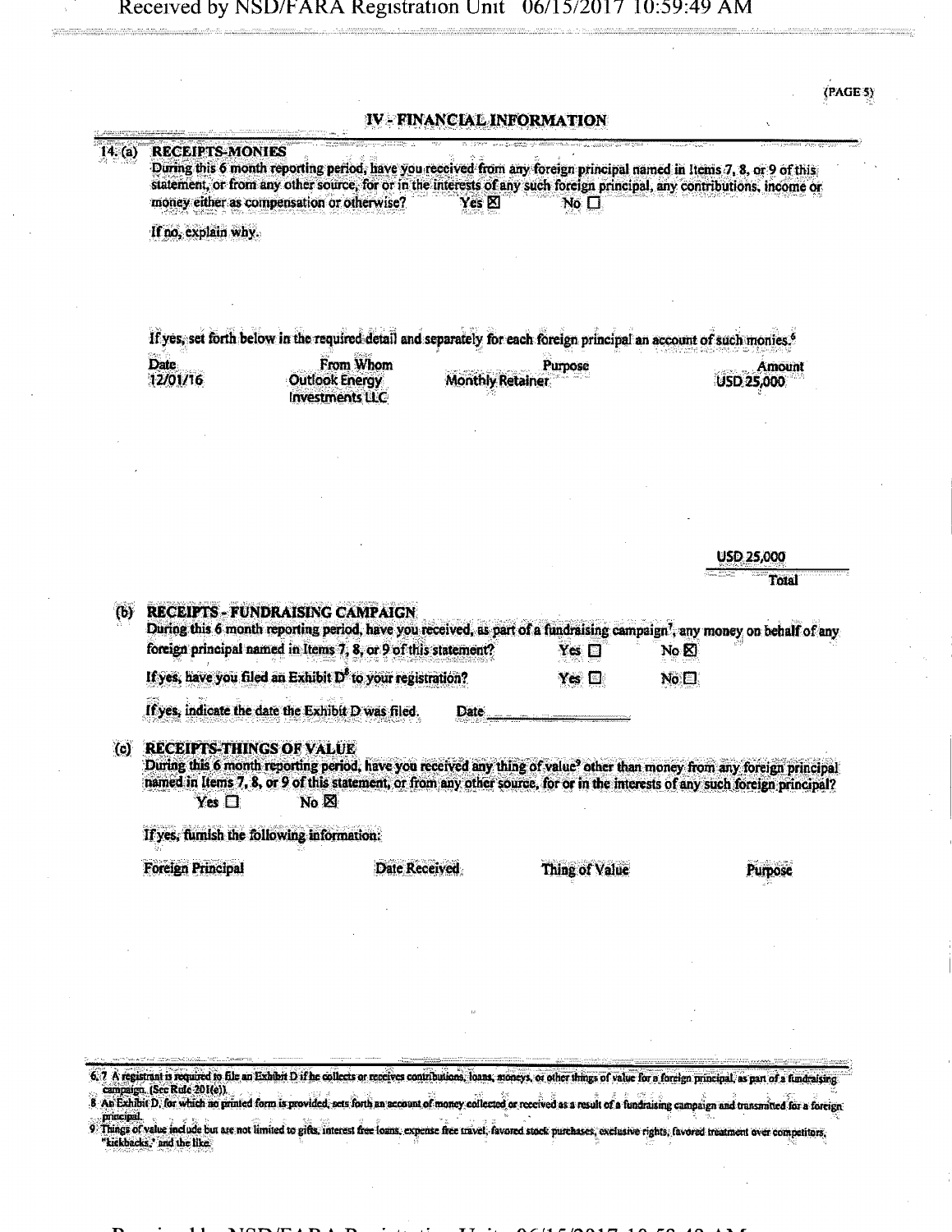| DISBURSEMENTS-MONIES<br>15.(a)<br>During this 6 month reporting period, have you<br>disbursed or expended monies in connection with activity on behalf of any foreign principal named in items 7, 8, or<br>(1)<br>9 of this statement? Yes $\Box$<br>$No \boxtimes$<br>$Yes \Box$<br>transmitted monies to any such foreign principal?<br>(2)<br>No & 8<br>If no, explain in full detail why there were no disbursements made on behalf of any foreign principal.<br>The services for which IDG was contracted are purely analytical in nature and involve no expenditure of funds on<br>behalf of the foreign principal.<br>If yes, set forth below in the required detail and separately for each foreign principal an account of such monies, including<br>monies transmitted, if any, to each foreign principal.<br>To Whom<br>Date<br>Purpose | (PAGE 6) |
|----------------------------------------------------------------------------------------------------------------------------------------------------------------------------------------------------------------------------------------------------------------------------------------------------------------------------------------------------------------------------------------------------------------------------------------------------------------------------------------------------------------------------------------------------------------------------------------------------------------------------------------------------------------------------------------------------------------------------------------------------------------------------------------------------------------------------------------------------|----------|
|                                                                                                                                                                                                                                                                                                                                                                                                                                                                                                                                                                                                                                                                                                                                                                                                                                                    |          |
|                                                                                                                                                                                                                                                                                                                                                                                                                                                                                                                                                                                                                                                                                                                                                                                                                                                    |          |
|                                                                                                                                                                                                                                                                                                                                                                                                                                                                                                                                                                                                                                                                                                                                                                                                                                                    |          |
|                                                                                                                                                                                                                                                                                                                                                                                                                                                                                                                                                                                                                                                                                                                                                                                                                                                    |          |
|                                                                                                                                                                                                                                                                                                                                                                                                                                                                                                                                                                                                                                                                                                                                                                                                                                                    | Amount   |
|                                                                                                                                                                                                                                                                                                                                                                                                                                                                                                                                                                                                                                                                                                                                                                                                                                                    |          |
|                                                                                                                                                                                                                                                                                                                                                                                                                                                                                                                                                                                                                                                                                                                                                                                                                                                    |          |
|                                                                                                                                                                                                                                                                                                                                                                                                                                                                                                                                                                                                                                                                                                                                                                                                                                                    |          |
|                                                                                                                                                                                                                                                                                                                                                                                                                                                                                                                                                                                                                                                                                                                                                                                                                                                    |          |
|                                                                                                                                                                                                                                                                                                                                                                                                                                                                                                                                                                                                                                                                                                                                                                                                                                                    |          |
|                                                                                                                                                                                                                                                                                                                                                                                                                                                                                                                                                                                                                                                                                                                                                                                                                                                    |          |
|                                                                                                                                                                                                                                                                                                                                                                                                                                                                                                                                                                                                                                                                                                                                                                                                                                                    |          |
|                                                                                                                                                                                                                                                                                                                                                                                                                                                                                                                                                                                                                                                                                                                                                                                                                                                    |          |
|                                                                                                                                                                                                                                                                                                                                                                                                                                                                                                                                                                                                                                                                                                                                                                                                                                                    |          |
|                                                                                                                                                                                                                                                                                                                                                                                                                                                                                                                                                                                                                                                                                                                                                                                                                                                    |          |
|                                                                                                                                                                                                                                                                                                                                                                                                                                                                                                                                                                                                                                                                                                                                                                                                                                                    |          |

**Total**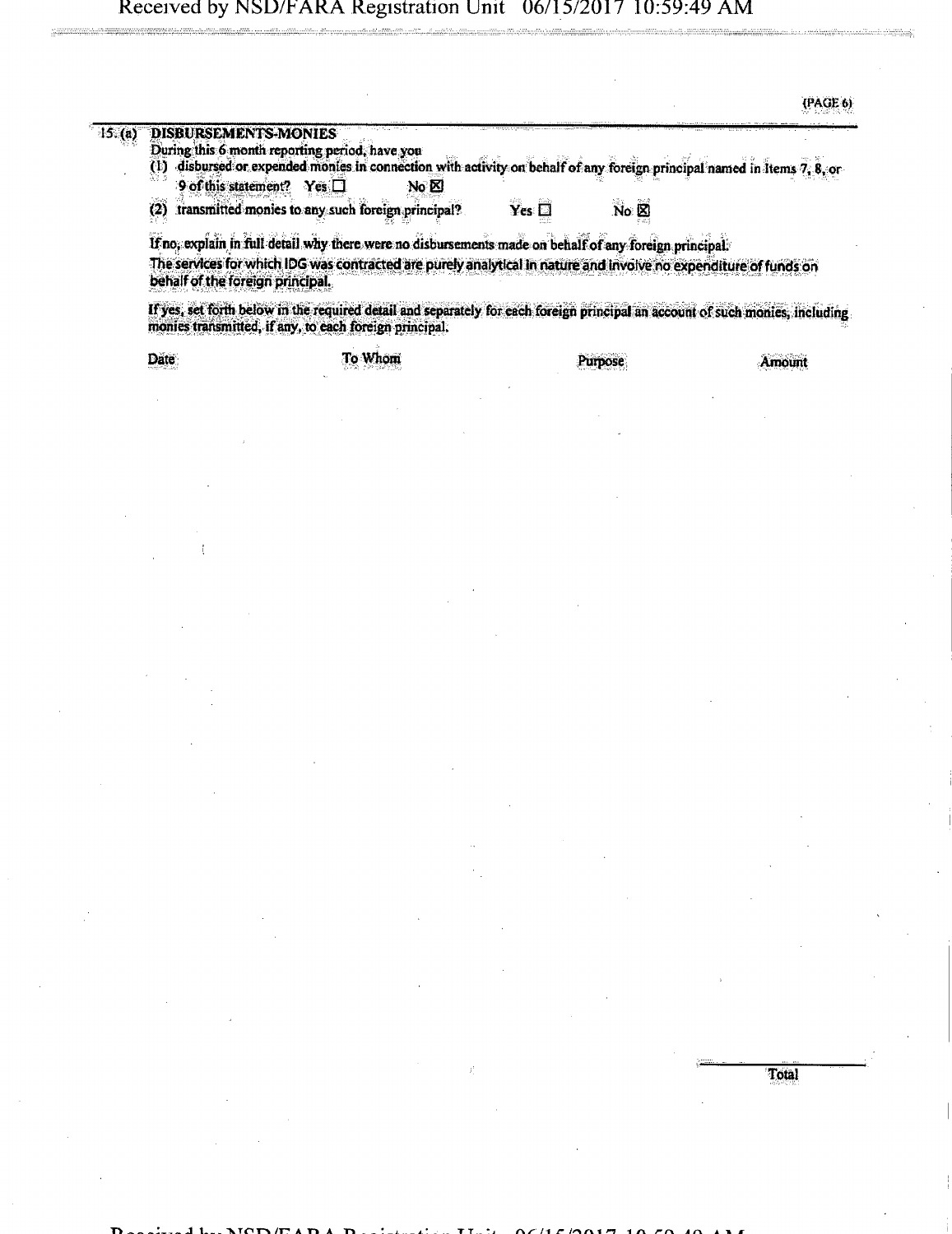## **{PAGE?) Experience of THINGS OF VALUE** During this 6 month reporting period, have you disposed of anything of value<sup>t</sup> other than money in furtherance of or in<br>connection with activities on hehalf of any foreign principal named in Items 7:2, as 0:44th is detact **connection with activities on behalf of any foreign principal named in Items 7, 8, or 9 of this statement?**<br> **Pes**  $\Box$  No  $\boxtimes$ Yes • No 0 **if yes, furnish the following information:**  Date **industrial Foreign Principal** Thing of Value Purpose **(c) DISBURSEMENTS-POLITICAL CONTRIBUTIONS During this 6 month reporting period, have you from your own funds and on your own behalf either directly or through any other person, made any contributions of money or other things of value" in connection with an election to any political office, or in connection with any primary election, convention, or caucus held to select candidates for political office?**   $Yes \Box$  **No**  $\boxtimes$ **If yes, furnish the following infonnation:**  Date **Amount or Thing of Value** Political Organization or Candidate Location of Event

10. II Things of value include but are not limited to gifts, interest free hoans, expense free travel, favored stock purchases, exclusive rights, favored treatment over competitors, "kickbacks," and the like.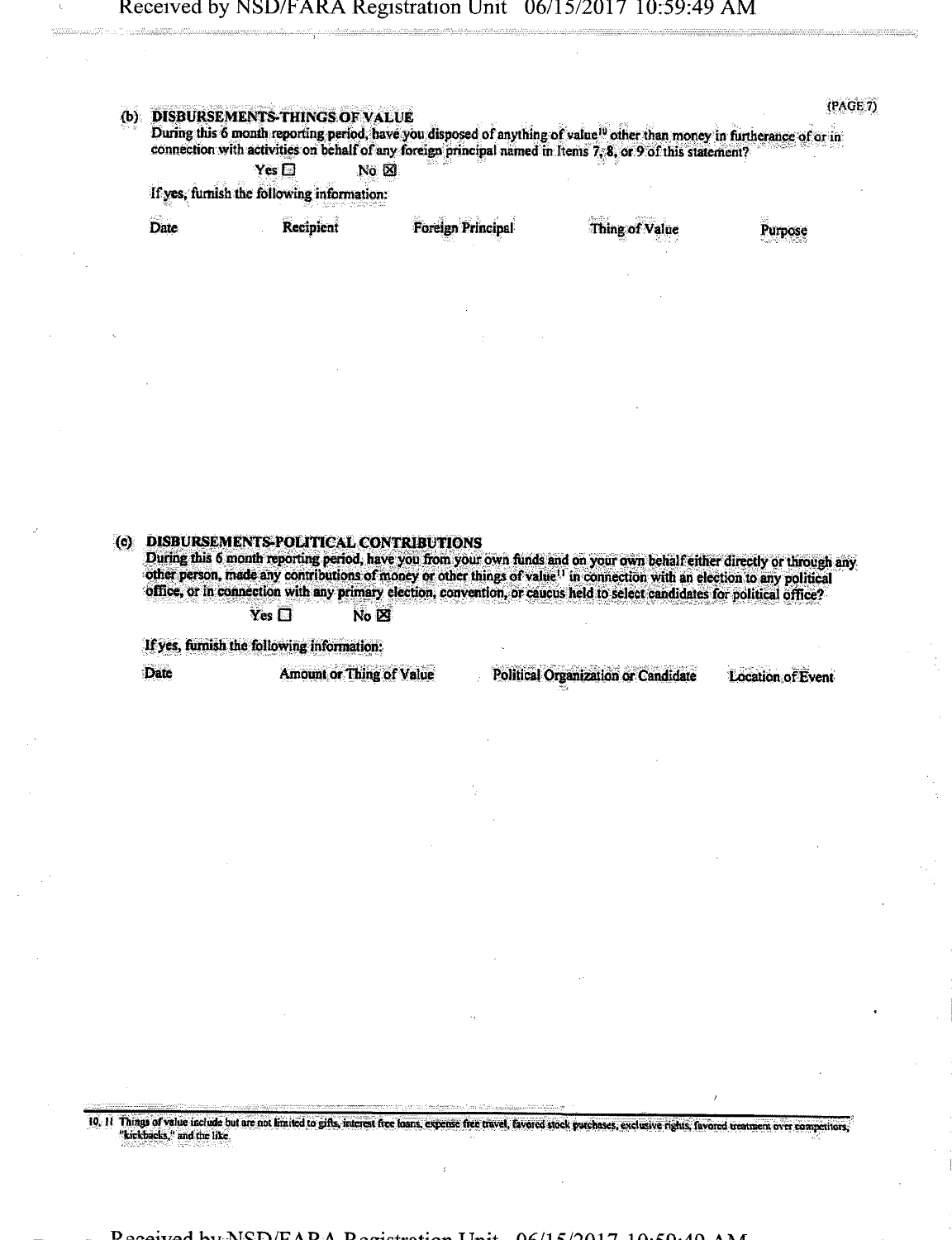V-INFORMATIONAL MATERIALS

 $(PAGE 8)$ 

| Yes $\square$                                                                                                                                  | 16. (a) During this 6 month reporting period, did you prepare, disseminate or cause to be disseminated any informational materials? <sup>12</sup><br>$No \boxtimes$                                                                                                                                                                                                     |                                                                    |
|------------------------------------------------------------------------------------------------------------------------------------------------|-------------------------------------------------------------------------------------------------------------------------------------------------------------------------------------------------------------------------------------------------------------------------------------------------------------------------------------------------------------------------|--------------------------------------------------------------------|
| If Yes, go to Item 17.                                                                                                                         |                                                                                                                                                                                                                                                                                                                                                                         |                                                                    |
| Yes $\Box$                                                                                                                                     | (b) If you answered No to Item 16(a), do you disseminate any material in connection with your registration?<br>No &                                                                                                                                                                                                                                                     |                                                                    |
|                                                                                                                                                | If Yes, please forward the materials disseminated during the six month period to the Registration Unit for review.                                                                                                                                                                                                                                                      |                                                                    |
| 17. Identify each such foreign principal.                                                                                                      |                                                                                                                                                                                                                                                                                                                                                                         |                                                                    |
|                                                                                                                                                |                                                                                                                                                                                                                                                                                                                                                                         |                                                                    |
|                                                                                                                                                |                                                                                                                                                                                                                                                                                                                                                                         |                                                                    |
|                                                                                                                                                |                                                                                                                                                                                                                                                                                                                                                                         |                                                                    |
|                                                                                                                                                |                                                                                                                                                                                                                                                                                                                                                                         |                                                                    |
|                                                                                                                                                | 18. During this 6 month reporting period, has any foreign principal established a budget or allocated a specified sum of money to                                                                                                                                                                                                                                       |                                                                    |
|                                                                                                                                                | finance your activities in preparing or disseminating informational materials?                                                                                                                                                                                                                                                                                          | Yes $\square$<br>No <sub>[20]</sub>                                |
|                                                                                                                                                | If yes, identify each such foreign principal, specify amount, and indicate for what period of time.                                                                                                                                                                                                                                                                     |                                                                    |
|                                                                                                                                                |                                                                                                                                                                                                                                                                                                                                                                         |                                                                    |
|                                                                                                                                                |                                                                                                                                                                                                                                                                                                                                                                         |                                                                    |
|                                                                                                                                                |                                                                                                                                                                                                                                                                                                                                                                         |                                                                    |
|                                                                                                                                                | 19. During this 6 month reporting period, did your activities in preparing, disseminating or causing the dissemination of informational                                                                                                                                                                                                                                 |                                                                    |
| materials include the use of any of the following:                                                                                             |                                                                                                                                                                                                                                                                                                                                                                         |                                                                    |
| Radio or TV broadcasts                                                                                                                         | <b>E</b> Magazine or newspaper<br>$\square$ Motion picture films                                                                                                                                                                                                                                                                                                        | $\Box$ Letters or telegrams                                        |
| $\Box$ Advertising campaigns                                                                                                                   | $\square$ Press releases                                                                                                                                                                                                                                                                                                                                                | $\Box$ Pamphlets or other publications $\Box$ Lectures or speeches |
| $\Box$ Other (specify) $\Box$                                                                                                                  |                                                                                                                                                                                                                                                                                                                                                                         |                                                                    |
|                                                                                                                                                |                                                                                                                                                                                                                                                                                                                                                                         |                                                                    |
|                                                                                                                                                |                                                                                                                                                                                                                                                                                                                                                                         |                                                                    |
|                                                                                                                                                |                                                                                                                                                                                                                                                                                                                                                                         |                                                                    |
|                                                                                                                                                | <u>t di de ser mente e per la consegue de la c</u>                                                                                                                                                                                                                                                                                                                      |                                                                    |
|                                                                                                                                                |                                                                                                                                                                                                                                                                                                                                                                         |                                                                    |
|                                                                                                                                                |                                                                                                                                                                                                                                                                                                                                                                         |                                                                    |
| the following groups:                                                                                                                          | 20. During this 6 month reporting period, did you disseminate or cause to be disseminated informational materials among any of                                                                                                                                                                                                                                          |                                                                    |
| $\square$ Public officials                                                                                                                     |                                                                                                                                                                                                                                                                                                                                                                         | $\square$ Libraries                                                |
| Legislators<br>⊡                                                                                                                               | <b>El Newspapers</b><br>$\Box$ Editors                                                                                                                                                                                                                                                                                                                                  | $\Box$ Educational institutions                                    |
| Government agencies                                                                                                                            | $\Box$ Civic groups or associations                                                                                                                                                                                                                                                                                                                                     | <b>Nationality</b> groups                                          |
| Other (specify)<br>0                                                                                                                           |                                                                                                                                                                                                                                                                                                                                                                         |                                                                    |
|                                                                                                                                                |                                                                                                                                                                                                                                                                                                                                                                         |                                                                    |
|                                                                                                                                                |                                                                                                                                                                                                                                                                                                                                                                         |                                                                    |
| $\Box$ English                                                                                                                                 | $\Box$ Other (specify)                                                                                                                                                                                                                                                                                                                                                  |                                                                    |
|                                                                                                                                                | 22. Did you file with the Registration Unit, U.S. Department of Justice a copy of each item of such informational materials                                                                                                                                                                                                                                             |                                                                    |
| <b>Electronic Communications</b><br>$\square$ Email<br>$\square$ Website URL(s):<br>21. What language was used in the informational materials; | disseminated or caused to be disseminated during this 6 month reporting period?                                                                                                                                                                                                                                                                                         | $Y_{\text{es}} \square$<br>$N_0 \square$                           |
|                                                                                                                                                | 23. Did you label each item of such informational materials with the statement required by Section 4(b) of the Act?                                                                                                                                                                                                                                                     |                                                                    |
| Yes $\square$<br>No <sub>1</sub>                                                                                                               |                                                                                                                                                                                                                                                                                                                                                                         |                                                                    |
|                                                                                                                                                | 12 The term informational materials includes any oral, visual, graphic, written, or pictorial information or matter of any kind, including that published by means of advertising,                                                                                                                                                                                      |                                                                    |
| filed parsuant to Section 4(b) of the Act.                                                                                                     | books, periodicals, newspapers, lectures, broadcasts, motion pictures, or any means or instrumentality of interstate or foreign commerce or otherwise. Informational materials<br>disseminated by an agent of a foreign principal as part of an activity in itself exempt from registration, or an activity which by itself would not require registration, need not be |                                                                    |